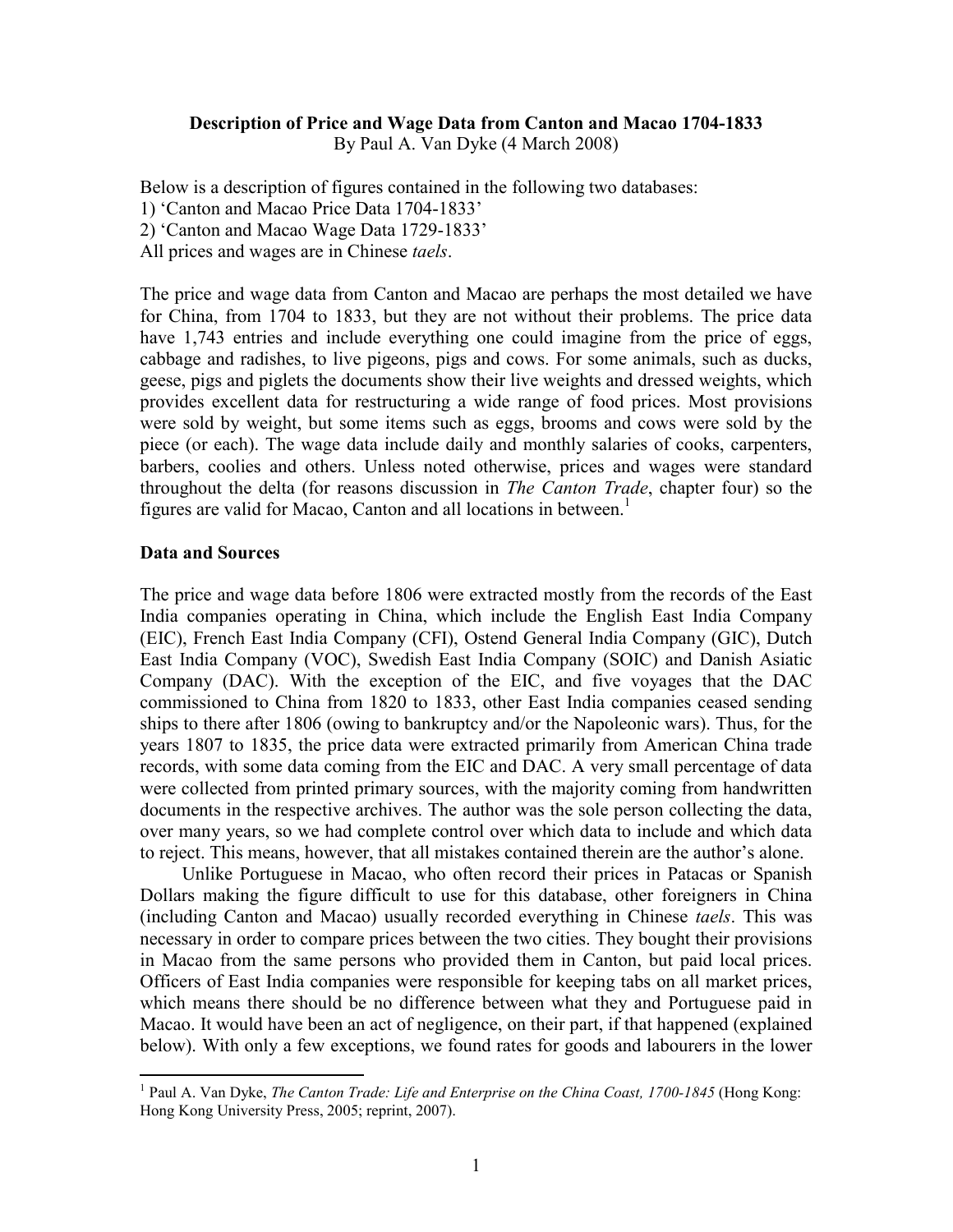delta to be the same as upriver so there was no need to create separate databases for the two cities.

A partial list of the sources and names of documents is contained in the table 'Canton and Macao Price Data 1704-1833'. A complete list of all sources can be found in the bibliography of The Canton Trade (see note 1). Because some figures were collected and added to these databases after the first printing of that book (which was 2005), we recommend using the bibliography in the second printing (2007), which is more complete. The data were taken from the collections and archives and also from printed primary sources listed in the 2007 bibliography.

## Trade and Procedures

Foreigners (non-Portuguese) were required by imperial decree to engage a Chinese comprador (provision purveyor) to supply them with the food and labourers they needed during their stay in China. It took anywhere from about two to five months to unload and load foreign ships. Most East India companies had crews of 100 to 150 men on their ships so a huge volume of provisions was needed each day to feed them.

Compradors were licensed by the Chinese government, and were bound by written contracts to supply goods at market prices and no more than what anyone else paid. If, for example, the French found the Dutch paying less for bananas, then their comprador would be obligated to match that lower price. Compradors had little choice in this matter, because everything was supplied on credit, and any unjustified charges were simply deducted from their monthly payments. Owing to intense competition, compradors were never able to monopolize markets or prices so data from Canton and Macao are perhaps as reliable as any from the eighteenth century. $^{2}$ 

In order to appreciate what the numbers represent, we need further explanation. As mentioned, the figures were collected from many sources, but the sources are not consisted. In some years, we have an enormous amount of data, and in other years, we have very little. As a result, some items might have only one entry in one document showing its price, whereas other items may have hundreds of entries, in dozens of documents, in several languages. The provision data for 1704, for example, are from only one source, but the prices shown for the 1760s (and many other decades), are from hundreds of entries each year. The databases, however, only show one figure. When using the data, it must be kept in mind that a price might have 100 or 200 entries, in several languages, supporting it.

Unfortunately, users of these databases have no way of knowing which figures have many references backing them up and which have only one. Overall, the crossreferencing between English, French, Dutch, Danish, Swedish, Belgian and American archives gives the figures credibility and makes them a good source to understand price trends in the delta region. But it should be kept in mind that an anomaly could be the result of a single entry that was entered incorrectly in the original sources. Sometimes a price was recorded "per catty", when it should have been "per picul", and others were recorded "per each" when they should have been "per catty". When we found

<sup>&</sup>lt;sup>2</sup> For the story of the compradors' trade and a copy of a comprador contract with all prices listed, see Van Dyke, The Canton Trade, chapter four and plate 13.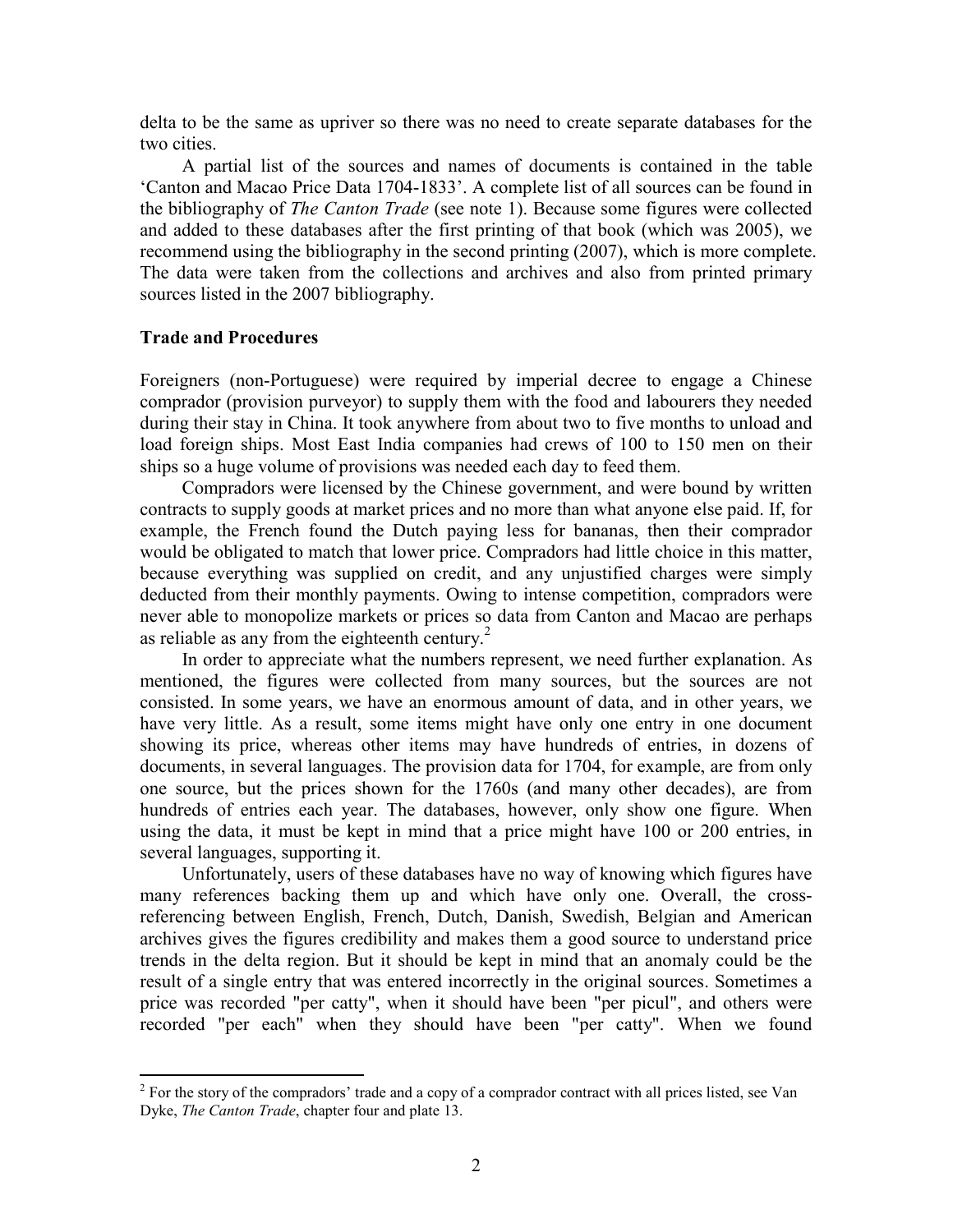questionable entries of this nature, they were omitted from the databases, but there may be others included that were not so obvious at the time.

## Containers and Packaging

Many items were sold in their packages such as baskets, boxes and cages so the weight of those containers needed to be deducted from the weight of the provisions to determine the amount owed. There were a couple ways to compensate for the packages, which varied according to the compradors' agreements. In some cases, the average weight of a package (i.e. baskets used for rice, vegetables, fruit, etc.) was deducted from the total weight. In other arrangements, a percentage was deducted from the total weight of all items (10 percent was common), and then the specific weights of each sized package were ignored. Containers were returned to compradors after items were consumed so compradors did not need to include their cost in prices.

The exception to this latter rule was when ships stocked up on provisions for their return passages, and then needed containers to store them in. In those cases, packages were listed as separate entries, because if they were included in the price of goods then officers would appear to be paying more than what was stated in the compradors' contracts. If the cost of the container was the same, per weight, as the cost of the specific food, per weight, then both could be sold together. But we have found no examples of this happening.

The normal practice was to keep the cost of packages and goods completely separate so they did not affect the prices of the goods, or the amounts that were consumed. The latter consideration needs to be kept in mind, because companies' officers were given strict orders to follow regarding food consumption. They were responsible to feed crews according to very specific diets, per man per week. Including packages in the weight of goods would inflate the amount crews were consuming, and make officers look bad (and probably responsible for paying excesses over what was allowed) so they were keen to keep packaging and goods separate.

For many small private traders, such as Americans, there were no such restrictions or regulations. But by the time they arrived in Canton in 1784, all of these practices were firmly in place. As far as we can tell, packages were not included in their provision prices either. The prices that appear in their records are comparable with what East India companies paid so we assume most of them handled provisions and packages in a similar manner. In these price and wage databases, we have not used data from private traders from India so their experience is irrelevant to this discussion.

# Weights and Weighing

The size of Chinese dodgins (weights) used to weigh items in the delta varied widely so foreigners often checked them against their own to be sure compradors were not cheating them. In some cases, compradors were given foreign dodgins and told to use them when weighing items for a company. In other cases, compradors' dodgins were used but were checked for their exact weight and then marked so foreigners could recognize the ones they had approved. Overall, foreigners trading in Canton made sure their compradors were using dodgins that compared with what others were using (Swedes using the same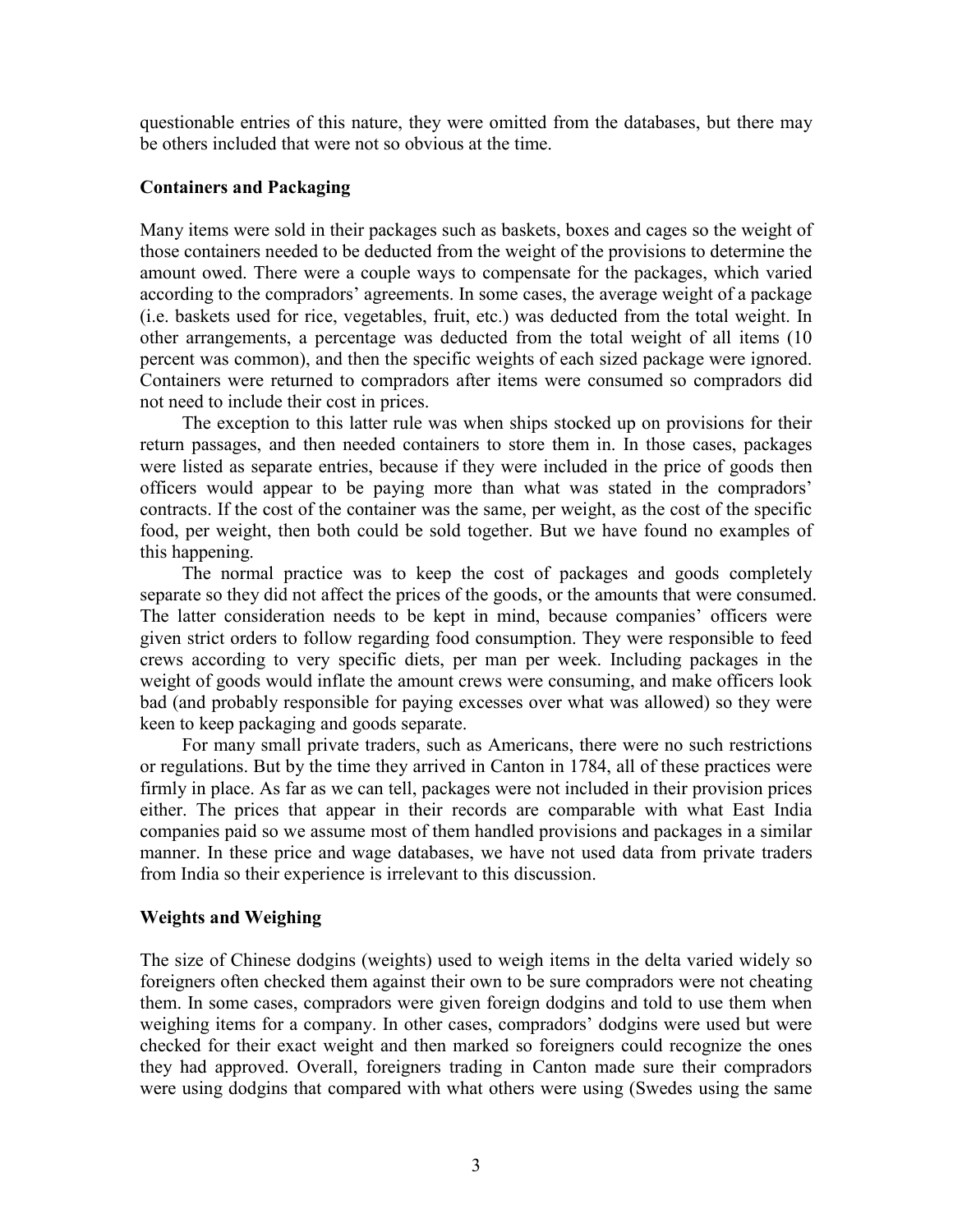as the English, etc.). Foreign officers periodically reported to their superiors of the differences in Chinese and foreign weights so they could show they were paying comparable prices.<sup>3</sup>

All items included in the price database were weighed in Chinese units of picul (133⅓ English pounds) or catty (1/100th of a picul), or not weighed and charged according to the number of pieces. Most of the prices and wages in these two databases were recorded in the original documents in Chinese *taels* (not Spanish dollars). The formulas that were used to convert Chinese piculs to foreign units (such as English pounds) varied somewhat, but were usually close to about 133⅓ English pounds (or 122½ Dutch pounds) to one picul.

For the most part, because foreigners used different currencies, weights and measures that varied over time. Except when noted, we have not attempted to convert foreign units into Chinese units. A few entries where converted to Chinese taels, from other currencies, but that was done only because the conversion rate was clearly stated in the documents and the figures were needed to fill in blank years. We have noted these entries in the databases with comments explaining the original price and conversions used.

As a general practice, we ignored prices and wages that were not in Chinese units. Converting them can be very confusing and problematic, for some goods, because items such as pepper and spices could actually have different sized piculs when sold as a commodity (such as picul being equal to 150 catties rather than 100 catties). But when those items show up as provisions, they were usually sold and purchased according to the standard picul of 100 catties.

### Deceptions and Malpractice

Having dodgins of equal size did not necessarily mean weights would be determined fairly, because there were other ways of altering them. The balance, which consisted of a beam with dodgins on one end and the item to be weighed on the other, with a fulcrum in the middle, was the most common tool used in the delta. Even large tea chests were weighed in this manner. The balance could, however, produce a different result every time if the fulcrum was moved slightly to one side or the other or if pressure was applied to one side of the beam. And it was a simple matter to add mud or other foreign material to birds' feathers, or fill animals full of water before weighing them so some fudging occurred.<sup>4</sup>

Officers of East India companies were very keen to these deceptions and kept a constant eye out for them. Competition between compradors was so intense that most of them would not risk losing a patron for the sake of an easy buck, but small private traders suffered these humiliations, on occasion. For the prices from 1704 to 1806, these artificial manipulations are not an issue because of the many protections that were built into the East India companies' trade. Many wages and prices after 1806 were taken from private American records so they are more prone to being inflated by deceptions. Users should therefore keep in mind that a high price in one particular year could be the result of

<sup>&</sup>lt;sup>3</sup> For an example of compradors' weights being compared to company weights in 1739, see Paul Arthur Van Dyke, 'Port Canton and the Pearl River Delta, 1690-1845' (Ph.D. diss., University of Southern California, 2002), 243-4.

<sup>&</sup>lt;sup>4</sup> For other examples of compradors' deceptive practices, see Van Dyke, 'Port Canton', chapter three.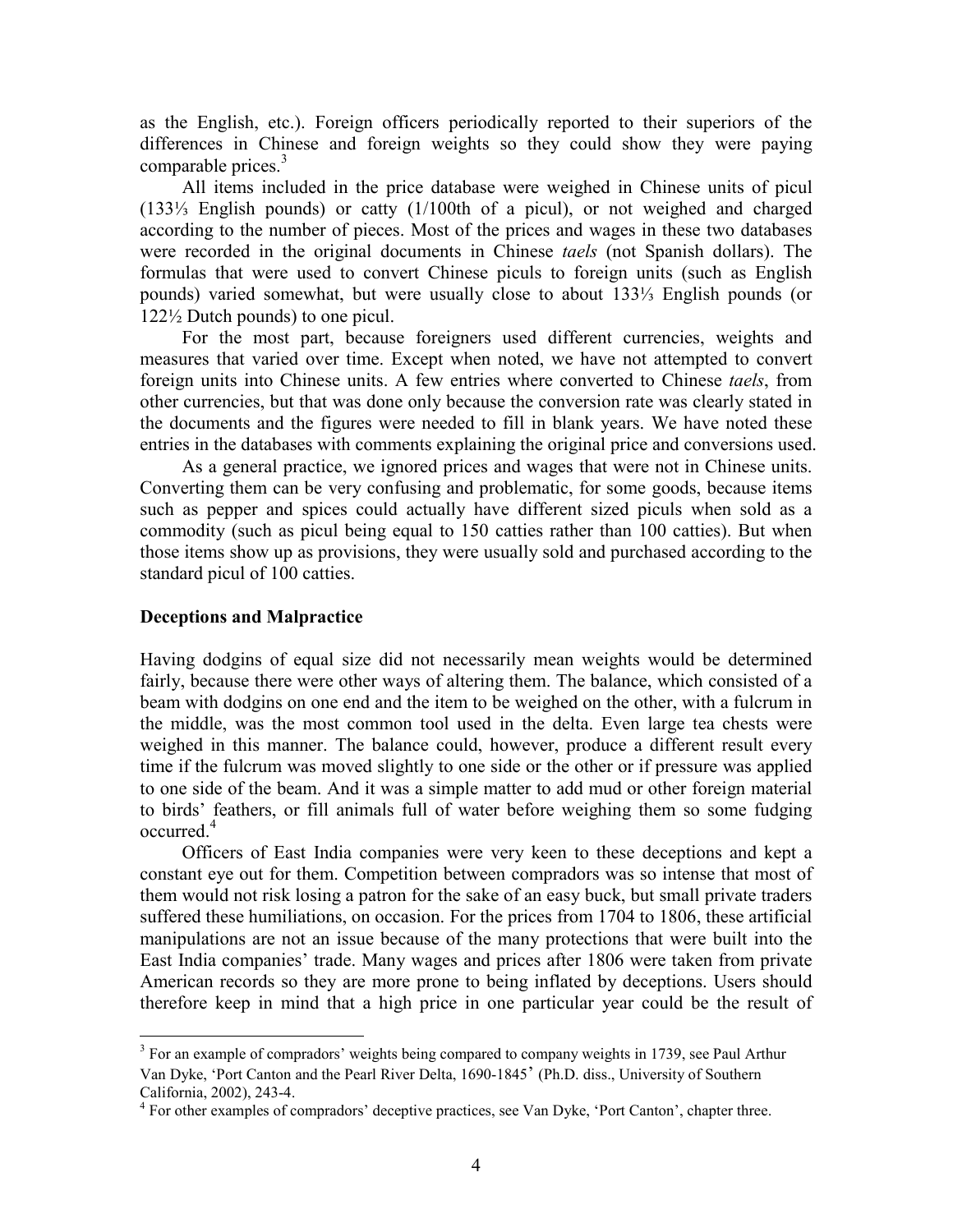malpractice rather than a rise in *actual* market price. Using trends over five-year periods, rather than single years, would even out these types of anomalies.

### Inflation and Exchange Rates

Besides deceptive practices, there was also the problem of different currency exchanges in use in the delta. Inflation existed throughout this period and officers of foreign companies often had much pressure placed on them from superiors, to contract with their compradors at rates that were no higher than previous years. This practice, of course, only worked as long as those items were still available at the lower rate. One of the ways foreigners and compradors dealt with this problem was to fudge on exchange rates.

Foreigners might insist that compradors keep provision prices at previous rates, but then compensate them for inflation by allowing a better exchange rate (such as 74 candrin per Spanish dollar, rather than 75 candrin). This might seem strange to modern accountants but it was indeed a common business practice in the eighteenth century, and made the officers of the companies look good on paper. Officers might be expected to list the unit price of everything they purchased, but were then not required to list the exchange rate every year (because it usually did not change). This meant that they could compensate for a high price by fudging on the exchange rates, without it being detected.

This practice is one of the reasons why some prices and wages in the databases appear constant for 10 or 20 years but then all of a sudden rise. In reality, they might have been rising all along, but the fudging of exchange rates made them appear stationary. There was a limit to how long prices could be artificially manipulated like this, and eventually they had to rise with inflation. Taking data from many different companies has helped to even out these individual practices, and using long-term trends will hide anomalies of this nature.

#### Coins and Currencies

 $\overline{a}$ 

There was no Chinese currency in use in delta other than the small coins know as "cash" (1,000 to a tael). Cash were strung together in stings of 70 to 100 small coins, which made them very cumbersome and inefficient to use. As a result, foreigners always paid for their merchandise with imported silver coins.

Foreign coins, of course, came in many different forms. Among the most common used in China were Piaster, Pieces of Eight, Spanish and Mexican Dollars, and French Crowns. Except for French Crowns, which were sometimes valued at 2 percent higher, compradors valued all of these other coins at the same rate and used them interchangeably. In fact, British and Americans often refer to all of these currencies as "dollars", even though technically they were not.<sup>5</sup>

There are a few exceptions to this practice such as Mexican dollars being slightly less in value to old Spanish dollars and compradors asking for a small reimbursement because of a coin's lower silver content. And sometimes Spanish dollars had slightly

 $<sup>5</sup>$  Many entries in Morse's *Chronicles of the East India Company* are listed as "dollars" but in reality, any</sup> generic reference like this could refer to any one of the coins above. H. B. Morse, The Chronicles of the East India Company Trading to China 1635-1834, 5 vols. (Cambridge: Harvard University Press, 1926. Reprint, Taipei: Ch'eng-wen Publishing Co., 1966).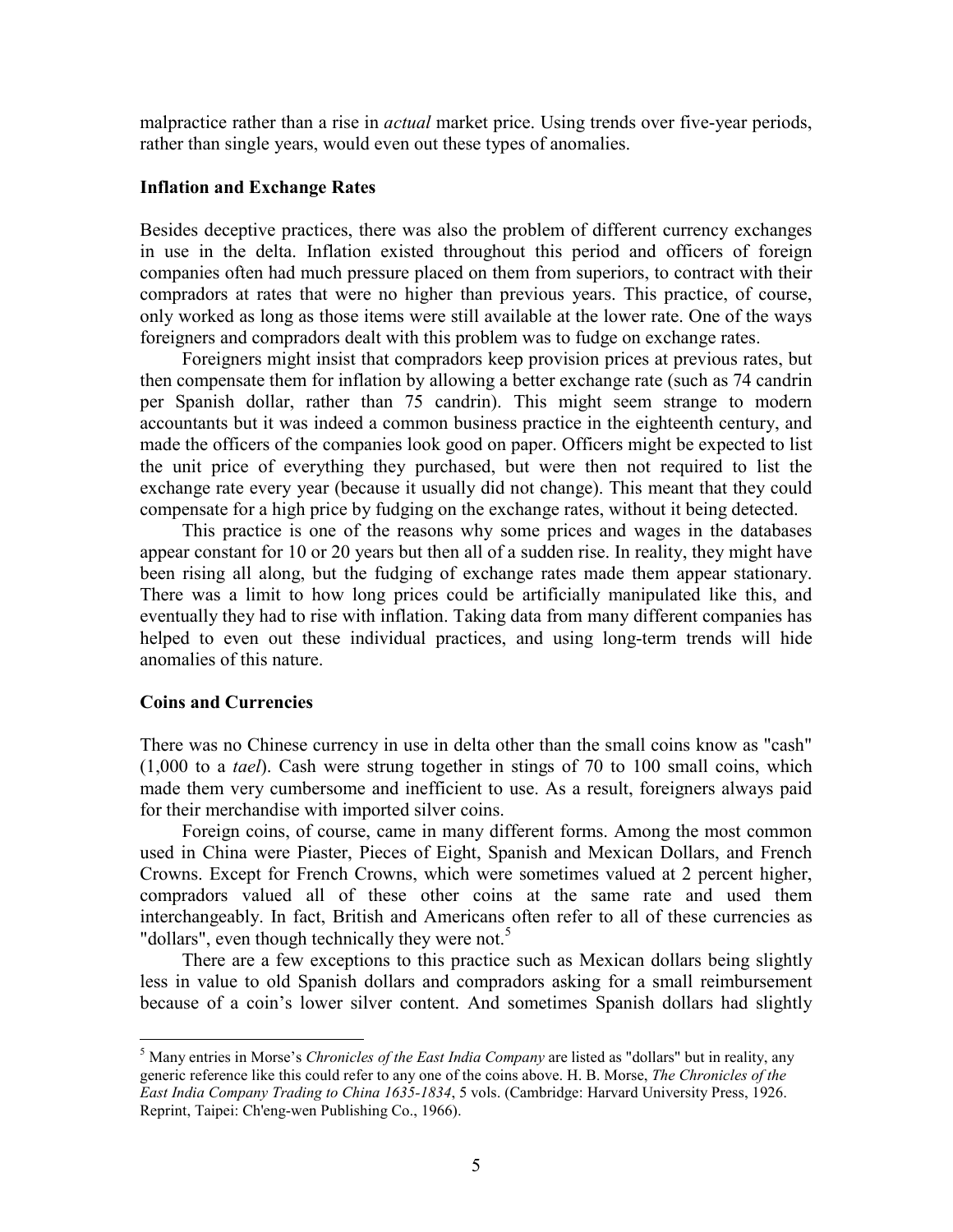different alloy content. Hong merchants, who dealt in huge volumes, paid very close attention to these variations, but compradors usually treated them equally. The variations were so minute that it had little effect on their smaller volumes of trade (compared to Hong merchants). These currency variables are another reason why we tried to use figures given only in Chinese taels in the original documents.

Throughout the period in question, we have found no provision or wage data that deviated from the exchange rate range of 72 to 75 candrins per dollar (including all forms of silver coin above). Even French crowns fell within this range, because their higher silver content was compensated by using different dodgins to weigh the coins. Compradors would usually only accept exchange rates within this range. Hong merchants regularly accepted 72 or 74 candrins per dollar throughout the period in question, as did compradors. But there are references to compradors sometimes accepting an exchange rate of 75 candrins to one dollar.<sup>6</sup>

### Wages and Lodgings

 $\overline{a}$ 

The wage figures can sometimes be deceiving as well, because they are not always what they seem. With some Chinese employees, such as fulltime compradors and house servants, rice and lodging were included in their monthly salaries. Day labourers, on the other hand, usually received no additional compensation. But if workers were hired for several weeks or months, they might be supplied with meals as well. If labourers were hired in Whampoa for an extended period of time, they might be given a sampan to sleep in so they would not waste time returning home every evening and returning in the morning. It is impossible to include all of these variables in the data, because the documents do not usually provide that information.

These variables may account for some of the differences between wages of each labourer. In the monthly wage table we show Coolies A and B and Barber A and B, with different salaries. These were separated into two groups because there were different rates recorded for many years. The daily wage table also shows three rates for coolies, carpenters and bricklayers. One possibility for there being multiple wage rates are the compensations (food and lodging) that offered to some, but not to others.

Another possibility for the different rates is different skill levels. It would be unusual for head carpenters to be paid the same as apprentices, and the former often needed underlings to help him transport materials and carry out the work so they had to be hired together, at he same time. There are many entries in the records stating that an "expert bricklayer and his mate" were hired, or a "chief cook and his mate". And there were chief carpenters, common carpenters, and apprentices. Apprentices served as porters for the other two. Foreigners had all of these rankings among their crews as well. All of these types of skills were learned as apprenticeships, with foreigners and Chinese alike.

Unfortunately, the records do not always tell us why there were different wages paid so we have simply listed them as "A" and "B" or "1", "2" and "3". Users need to keep in mind that there are several factors that could bring this about, one being extra compensations being offered and another being various skill levels of the workers. But there is yet another factor that needs to be considered, the time of year.

 $6$  For an example of compradors using an exchange rate of 75 candrins, see Morse, *Chronicles*,  $3:373$ .